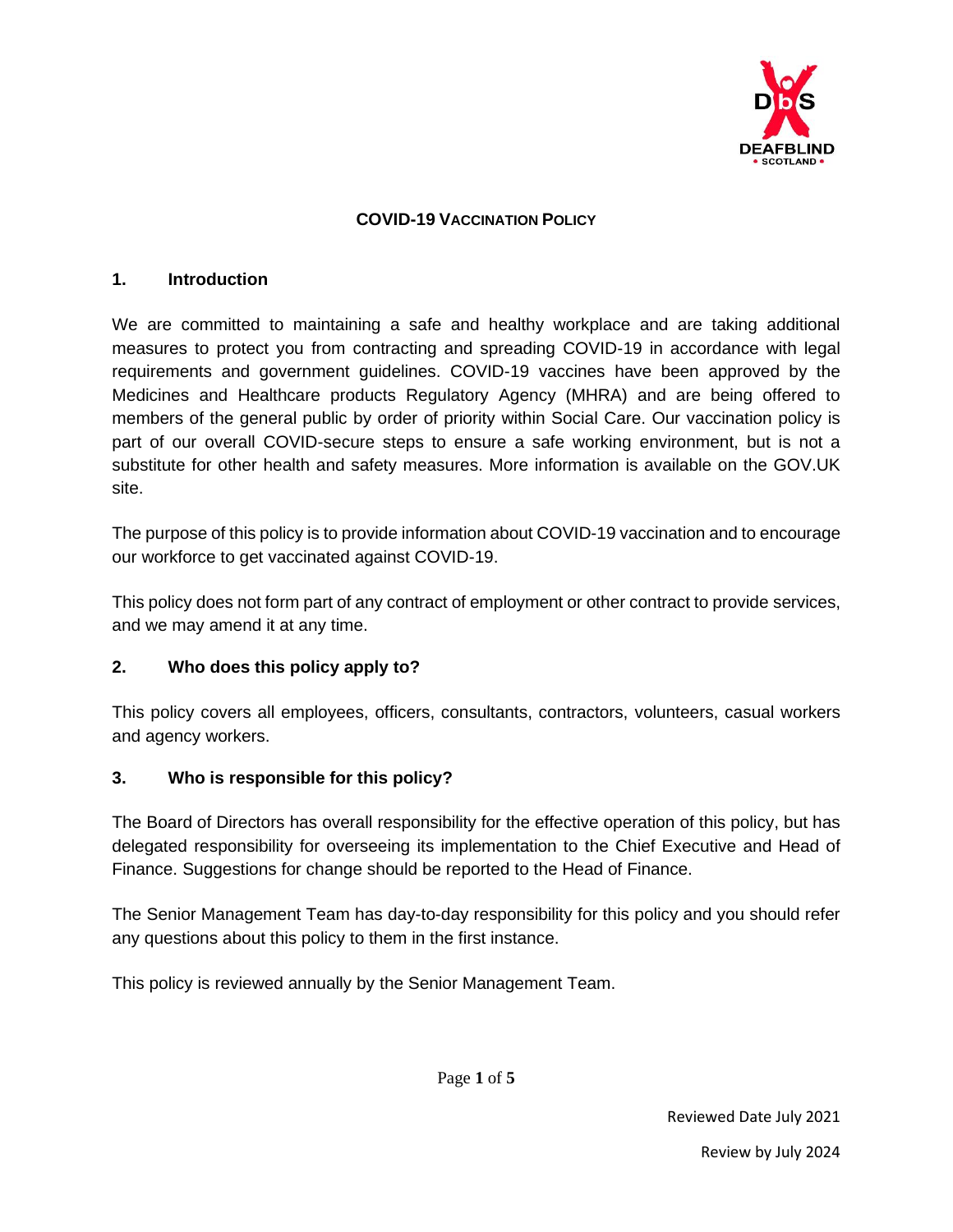

# **Voluntary Policy**

Vaccination against COVID-19 is an important tool in helping to prevent infection and reduce hospitalisation and mortality. In accordance with public health advice and as an integral part of our health and safety measures, we strongly encourage all eligible staff to participate in ongoing vaccination programmes where it is safe to do so in individual circumstances.

While we strongly urge you to get vaccinated, this is a voluntary policy and it is your personal decision whether or not to receive the vaccine. We respect the wishes of those who choose not to be vaccinated, whether this be for health or other reasons. You will not be treated unfairly or in a discriminatory way because of your vaccination status. However, it may be necessary to modify roles and testing requirements where employees are non vaccinated to keep service users safe. Particularly in those roles where there is a requirement for direct physical contact.

#### **4. Information about COVID-19 vaccination**

COVID-19 vaccination is currently only available through the NHS to eligible groups and is a free vaccination. It is given as two doses as an injection into your upper arm. Public health authorities advise that:

- (a) COVID-19 vaccination is safe and effective and gives the best protection against COVID-19. There is information about vaccine safety on the World Health Organisation website.
- (b) The vaccines approved for use in the UK have met strict standards of safety, quality and effectiveness set out by the independent Medicines and Healthcare products Regulatory Agency (MHRA).
- (c) You cannot catch COVID-19 from the vaccine. However, after receiving the vaccine, it may be possible for you to still carry and transmit the virus. Therefore, it is important to still follow all local public health recommendations on mask wearing, hand washing and social distancing.
- (d) The vaccine does not contain living organisms.
- (e) The approved COVID-19 vaccines do not currently contain any animal products or egg.
- (f) Like all medicines, no vaccine is completely effective; some people may still get COVID-19 despite having a vaccination, but this should be less severe.
- (g) No long-term complications of COVID-19 vaccinations have been reported and reports of serious side effects, such as allergic reactions, are rare.

Page **2** of **5**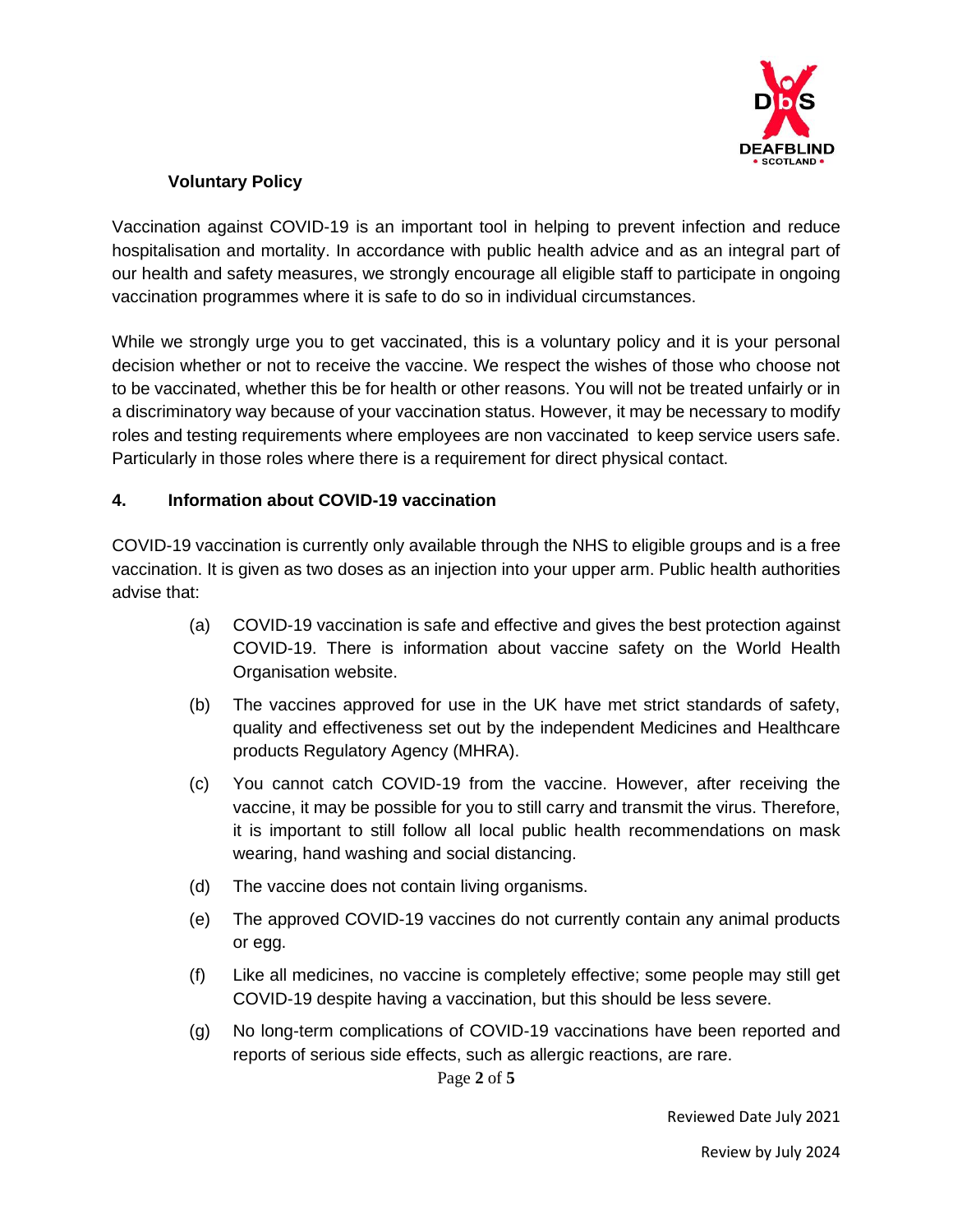

(h) In the long-term, revaccination, possibly on an annual basis, is likely to be a regular part of managing COVID-19. Further research is awaited on this issue.

We cannot provide medical or scientific advice on the vaccine. You can find further information on the NHS website in Scotland.

Before being vaccinated against COVID-19 you should discuss with a healthcare professional whether any particular risks apply in your personal circumstances. Vaccination against COVID-19 may not be suitable in all cases.

More information is available on the GOV.UK site.

If you have any additional questions or non-medical concerns, please raise them with your line manager who will deal with them confidentially.

Social Care workers including front line staff in Deafblind Scotland were prioritised for the initial 2 doses of the vaccine. It is anticipated that any top up or booster may also be expedited but await further information.

#### **5. Maintaining a COVID-19 secure workplace**

This voluntary vaccination policy is a key part of our overall strategy and commitment to maintaining a COVID-19 secure workplace in accordance with government guidance. This policy is designed for use together with, and not as a substitute for, other COVID-19 measures, including our Health and Safety Policy.

In particular, all staff must adhere to the following health and safety rules to reduce the risk of transmission of COVID-19 in the workplace, whether or not they have been vaccinated:

- (a) Practice social distancing.
- (b) Wear a face mask in common spaces and when supporting service users in face to face settings.
- (c) Wash your hands carefully and frequently.
- (d) Follow current government COVID-19 guidance on the site.

Page **3** of **5**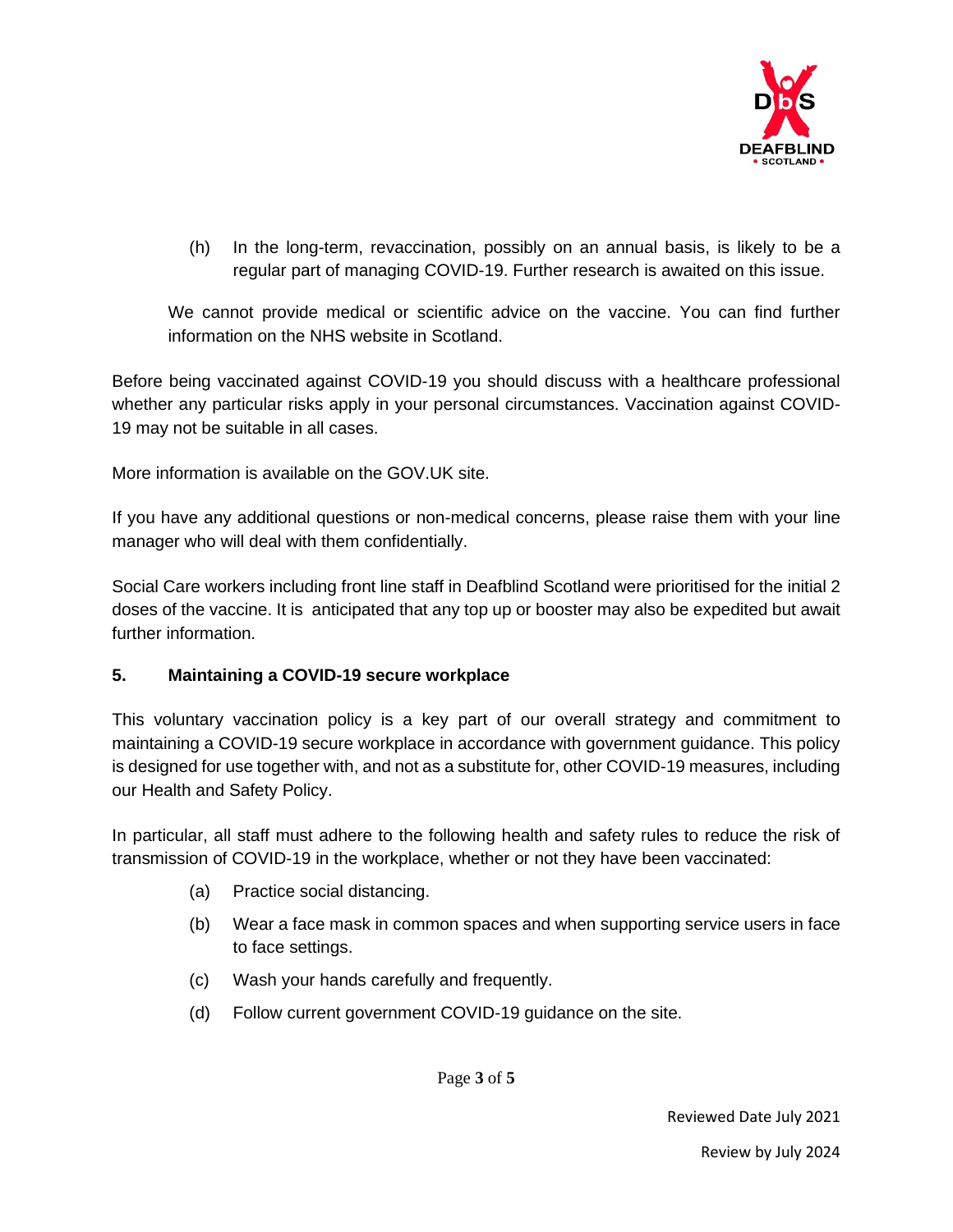

In addition to the above preventative measures, we will be carrying out regular testing in the workplace to help protect staff and service users from infection.

## **6. Time off for vaccination**

We will allow reasonable paid time off for you to attend any vaccination appointment during your working hours. You will be paid your normal rate of pay for the time spent getting vaccinated during working hours.

If you are prevented from working due to any side effects of being vaccinated against COVID-19, you will be paid in accordance with Deafblind Scotland's Absence and Attendance Policy.

Any vaccine-related absence will not be recorded as sickness absence or count towards your absence levels for the purposes of triggering our sickness absence meetings procedure.

## **7. Proof of vaccination**

Please notify your line manager of your up-to-date COVID-19 vaccinations, including the vaccination date and vaccine name.

Your vaccination details will be kept confidential and only shared with your line manager and the HR Department. We will retain these records for 5 years, in accordance with our Data Retention Policy, which is available from your line manager.

We will use this information to ensure your health and safety in the workplace, assess your fitness to work, provide appropriate workplace adjustments, and to monitor and to manage sickness absence. Any information provided will be handled in accordance with our Data Protection Policy, which is available from your line manager. For more information about how we use your personal data and special categories of personal data, please also refer to our Privacy notice, which is available from your line manager.